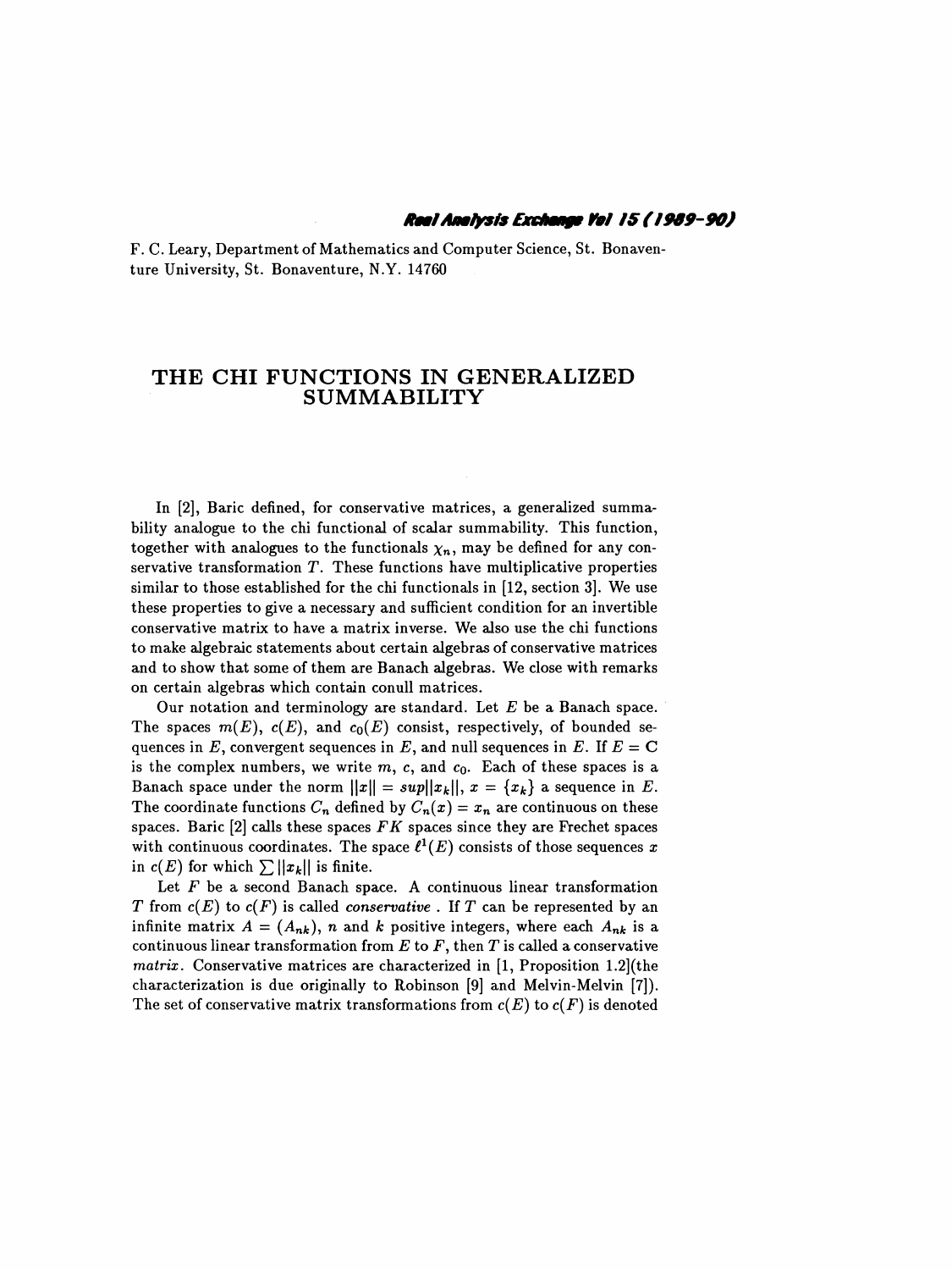by  $\Gamma(E, F)$ , or by  $\Gamma(E)$  if  $E = F$ , or by  $\Gamma$  if  $E = F = C$ . In order that the function  $\chi(T)$  be defined, it is necessary that F, the space underlying the range of T, be weakly sequentially complete, denoted wsc. We will always assume that the space underlying the range of a conservative transformation is wsc.

Let  $s(E)$  denote the set of sequences in E, and let  $A = (A_{nk})$  be a matrix of linear transformations each of which is continuous from  $E$  to  $F$ . If  $x$  is in  $s(E)$ , we say that A sums x if  $\lim_{n\to\infty}$   $A_{nk}(x_k)$  exists in the topology of F, each series being convergent in the same topology. Call A null-conservative if A sums each x in  $c_0(E)$ . Such matrices are characterized in [1, Proposition 1.1] (see also [9] and [7]).

If X and Y are Banach spaces,  $B(X, Y)$  denotes the set of continuous linear transformations from X to Y. We write  $B(X)$  if  $X = Y$ . Composition of functions is denoted by juxtaposition;  $X^*$  is the (continuous) dual of X. All sums are indexed from 1 to infinity unless otherwise specified. The end of a proof is denoted □.

## 1 The chi functions

We alter Baric's notation slightly and define insertion functions  $e : E \to s(E)$ by  $e(x) = \{x, x, ...\}$  and  $e^k : E \to s(E)$ , k a positive integer, where  $e^k(x)$  is the sequence with  $k$ -th coordinate  $x$  and all other coordinates zero. These functions are clearly linear. The function  $e$  is continuous into  $c(E)$  and the  $e^{k}$  are continuous into  $c_{0}(E)$ . Thus, the insertion functions are continuous into  $c(E)$ ,  $m(E)$ , and  $s(E)$  since larger FK spaces have weaker topologies  $([2, p.168]$  and  $[10, p.203]$ . These functions also have properties reminiscent of a Schauder basis as shown in the following result, which is essentially in [2],

Lemma 1.1 Let  $x = \{x_k\}$  be in  $c(E)$ . Then

1.  $x = e(\lim x) + \sum e^{k}(x_k - \lim x)$ , so that 2.  $x = \sum e^{k}(x_k)$  if and only if x is in  $c_0(E)$ .

**Proposition 1.2** Let X be an FK subspace of  $c_0(E)$ , and T a continuous linear transformation from X to  $m(F)$ . Then T can be represented by a matrix.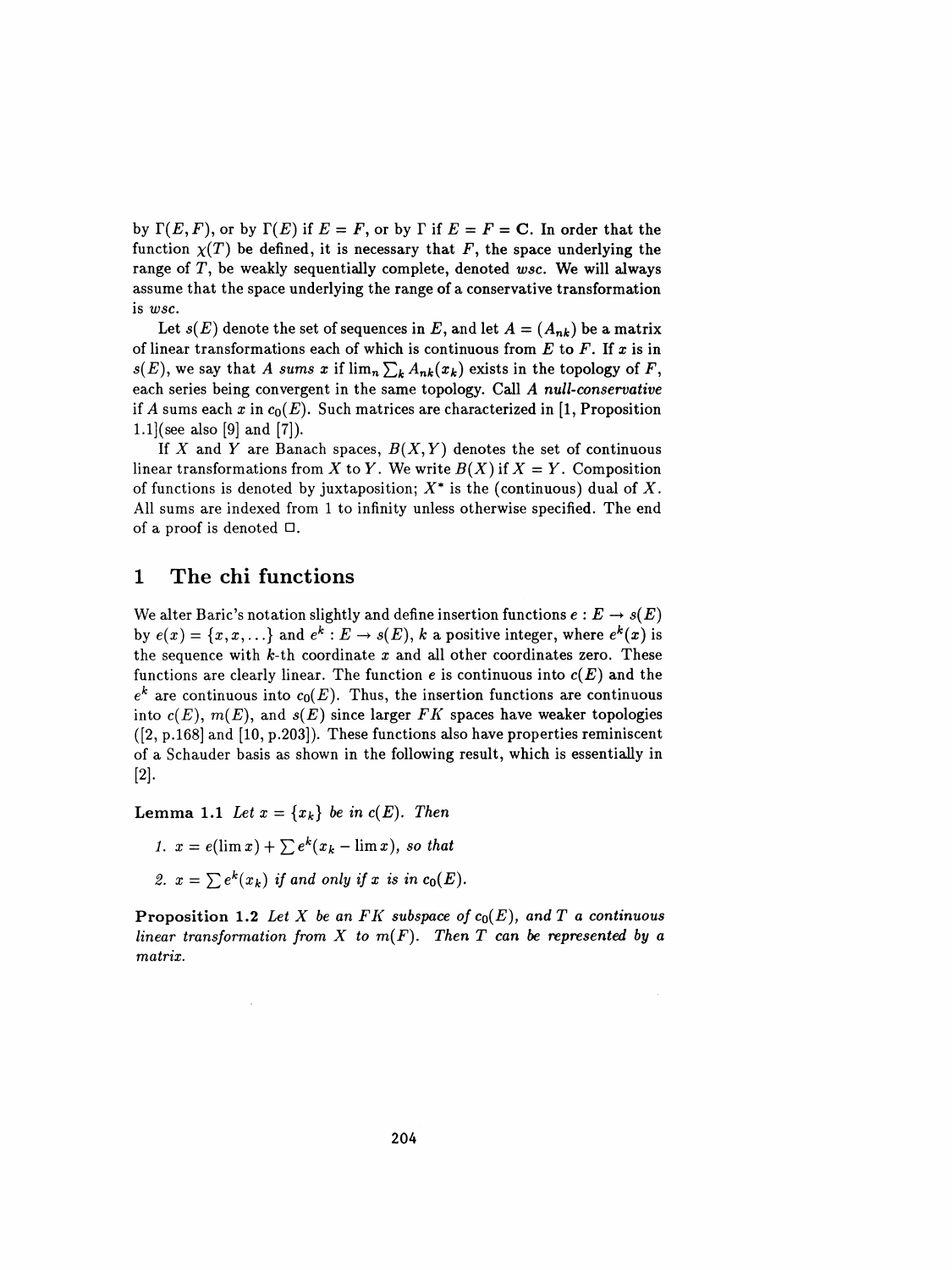**Proof.** For  $x = \{x_k\}$  in X, use (1.1.2) to compute Tx. Use the continuity of  $C_n$  to compute  $C_nTx$ . Define the matrix in the obvious way. $\Box$ 

Thus, if T is conservative from  $c(E)$  to  $c(F)$ , then the restriction of T to  $c_0(E)$  is a null-conservative matrix  $B = (T_{nk}) = (C_n T e^k)$  called the matrix part of  $T$ , which will be denoted  $B[T]$  if confusion could arise.

Proposition 1.3 Let T be conservative from  $c(E)$  to  $c(F)$ .

- 1. if  $x = \{x_k\}$  is in  $s(E)$ , the series  $\sum_k T_{nk}(x_k)$  and  $\sum_k T_k(x_k)$  converge weakly in F, where  $T_k(x_k) = \lim_{n \to \infty} T_{nk}(x_k)$ ;
- 2. the linear function  $S_n$  from E to F defined by  $S_n(x) = \sum_k T_{nk}(x)$ is continuous, as is the linear function  $S$  from  $E$  to  $F$  defined by  $S(x) = \sum T_k(x)$ .

**Proof.** To see (1), choose f in  $F^*$  and consider the scalar matrix  $B' = (b_{nk})$ , where  $b_{nk} = f T_{nk}(x)$ . Then B' maps  $c_0$  to c. To see this, let  $z = \{z_k\}$  be in  $c_0$  and  $y_n = \sum_k b_{nk}z_k$ . But  $zx = \{z_k x_k\}$  is in  $c_0(E)$  and so  $T(zx)$  is in  $c(F)$ . Hence,  $\lim_{n} f C_n T(zx)$  exists. But

$$
fC_nT(zx) = f(\sum_k C_n T e^k(z_k x_k))
$$

and the series converges in the norm topology of  $F$ . By the linearity and continuity of  $f$ 

$$
fC_nT(zx)=\sum_k fT_{nk}(x_k)z_k=y_n
$$

Thus,  $y = \{y_n\}$  is in c and B' is null-conservative in the classical sense. Consequently,  $\sum_{k} f T_{nk}(x_k)$  is (absolutely) convergent for each n. Since F is wsc,  $\sum_{k} T_{nk}(x_k)$  converges weakly in F for each n.

Since B is null-conservative,  $\lim_{n} T_{nk}(x_k) = T_k(x_k)$  exists in F for each x in E. Therefore,  $f T_k(x_k) = \lim_n f T_{nk}(x_k)$  exists for each k and  $\sum |f T_k(x_k)|$ is finite since B' maps m to m. Therefore, the scalar series  $\sum fT_k(x_k)$ converges and, as above,  $\sum_k T_k(x_k)$  converges weakly in F.

To see (2), use [2, Proposition 3.2] on the partial sums.  $\Box$ 

Observe that if  $x = \{x_k\}$  is in  $c_0(E)$ , then the series  $\sum_k C_n T e^k(x_k )$ converges in the norm topology of  $F$  since  $B$  is null-conservative.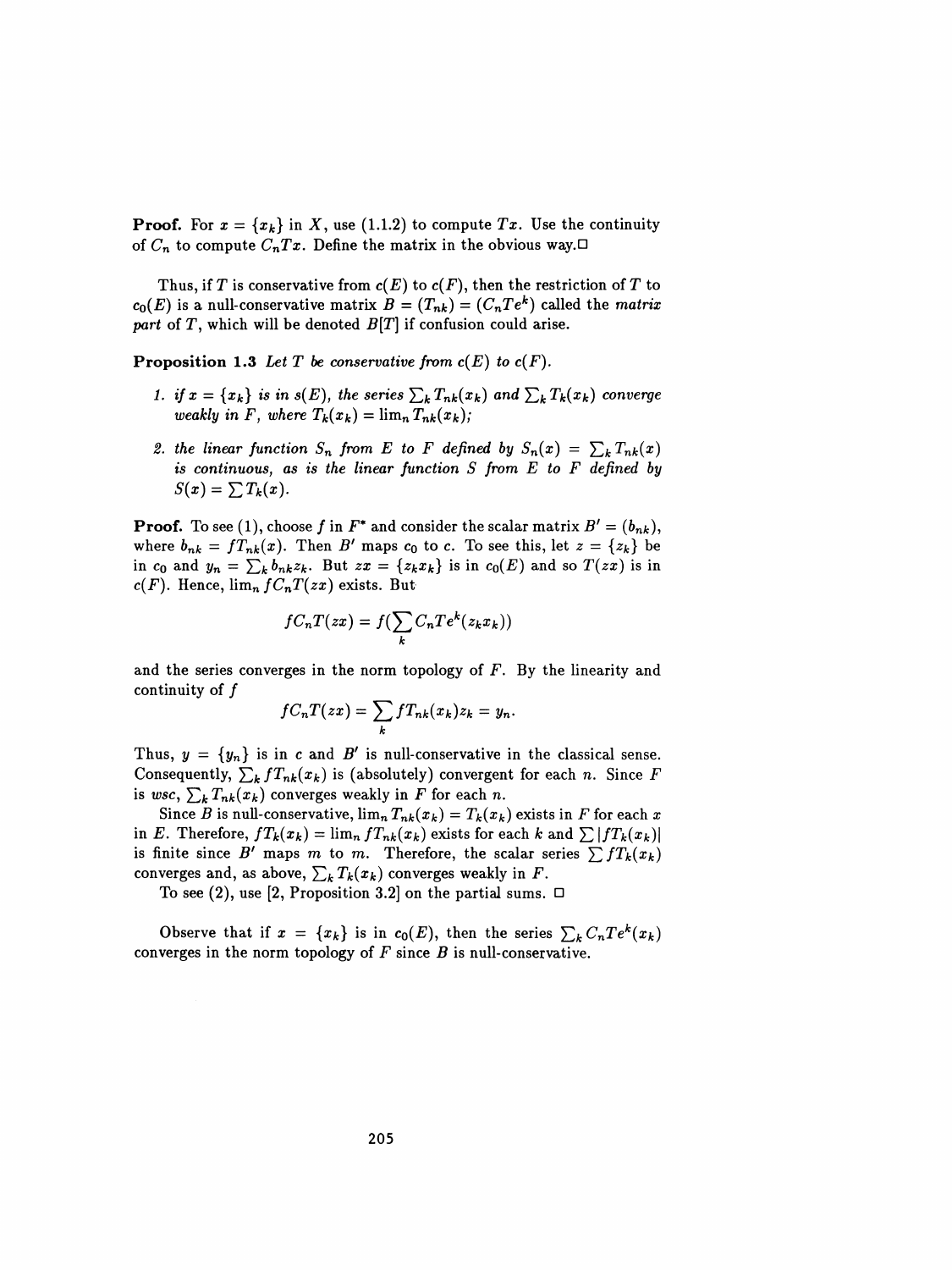**Definition 1.4** Let T be conservative from  $c(E)$  to  $c(F)$ . The function  $\chi(T)$  from E to F is defined by

$$
\chi(T)(x) = \lim Te(x) - \sum \lim Te^k(x)
$$

and the function  $\chi_n(T)$  from E to F is defined by

$$
\chi_n(T)(x) = C_n Te(x) - \sum_k C_n Te^k(x),
$$

n a positive integer.

 The series converge weakly by the previous proposition with the sequence x replaced by the constant sequence  $e(x)$ , x in E. The functions are clearly linear. The linear function lim :  $c(F) \rightarrow F$  is continuous [2, Prop. 2.3], so each chi function is the difference of continuous functions and hence contin uous. Of course,  $C_n Te^k(x) = T_{nk}(x)$  and  $\lim Te^k(x) = \lim_n T_{nk}(x) = T_k(x)$ , where  $B = (T_{nk})$  is the matrix part of T.

Let v be the  $B(E, F)$ -valued sequence  $\{\chi_1(T), \chi_2(T), ...\}$  and define the function  $v \otimes \lim$  from  $c(E)$  to  $m(F)$  by

$$
(v\otimes\lim)(x)=\{\chi_1(T)(\lim x),\chi_2(T)(\lim x),\ldots\}.
$$

To see that  $v \otimes \lim_{n \to \infty} \log \log m(F)$ , note that if  $y_n = \sum_{k} C_n T e^{k} x =$  $\sum_{k}T_{nk}(x)$ , then  $\{y_n\}$  is weakly bounded because the scalar matrix  $B' =$  $(fT_{nk}(x))$  is null-conservative for each x in E and f in  $F^*$ . Thus,  $\{y_n\}$  is bounded and so  $||\chi_n(T)(x)|| \leq ||T|| + \sup_n ||y_n|| < \infty$  for each x in E. Now use Banach-Steinhaus to obtain a uniform bound for the  $||\chi_n(T)||$ .

**Theorem 1.5** Let T be conservative from  $c(E)$  to  $c(F)$ . Then T may be written as  $T = v \otimes \lim_{h \to 0} H$ , where B is the matrix part of T.

**Proof.** Since both  $T$  and  $C$  are continuous and linear

$$
C_n T x = C_n T e(\lim x) - \sum_k C_n T e^k (\lim x) + \sum_k C_n T e^k (x_k)
$$
  
=  $C_n (v \otimes \lim + B)(x) . \Box$   
Remark. This theorem generalizes a result of Crawford [6, p.34]. Evaluate-  
ing T, first at  $e^k(x)$  and then at  $e(x)$  for x in E, we see that the sequence

**incomonately**  $= C_n(v \otimes \lim + B)(x). \Box$ <br>**Remark.** This theorem generalizes a result of Crawford [6, p.34]. Evaluating T, first at  $e^k(x)$  and then at  $e(x)$  for x in E, we see that the sequence and the matrix B are uniquely dete **Remark.** This theorem generalizes a result of Crawford [6, p.34]. Evaluating T, first at  $e^k(x)$  and then at  $e(x)$  for x in E, we see that the sequence v and the matrix B are uniquely determined by T. The result is in th **Remark.** This theorem generalizes a result of Crawford [6, p.34]. Evaluating T, first at  $e^{k}(x)$  and then at  $e(x)$  for x in E, we see that the sequence v and the matrix B are uniquely determined by T. The result is in t ing T, first at  $e^k(x)$  and then at  $e(x)$  for x in E, we see that the sequence<br>v and the matrix B are uniquely determined by T. The result is in the<br>literature in [3,4,5] Evidently, T is a matrix if and only if  $\chi_n(T) = 0$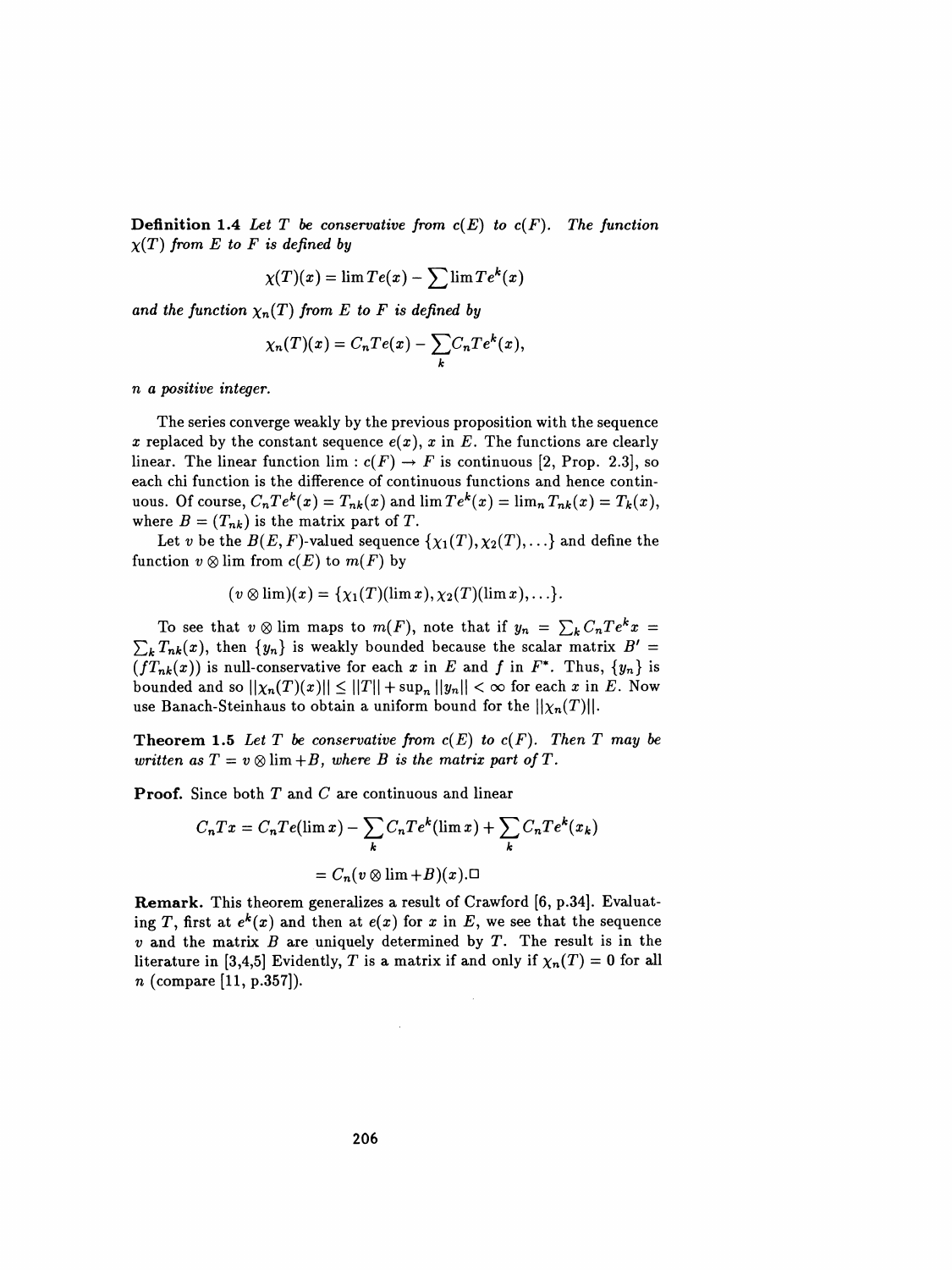**Proposition 1.6** If T is conservative from  $c(E)$  to  $c(F)$  and  $x = \{x_k\}$  is in  $c(E)$ , then

- 1.  $\lim Tx = \chi(T)(\lim x) + \sum_k T_k(x_k),$
- 2.  $C_nTx = \chi_n(T)(\lim x) + \sum_k T_{nk}(x_k)$

the series converging weakly.

**Proof.** To see (1), let  $x = \{x_k\}$  be in  $c(E)$  and  $l = \lim_k x_k$ . Then

$$
\lim T x = \lim T e(l) + \sum_{k} \lim T e^{k} (x_{k} - l)
$$
  
= 
$$
\lim T e(l) - \sum_{k} \lim T e^{k} (l) + \sum_{k} T_{k} (x_{k})
$$
  
= 
$$
\chi(T)(l) + \sum_{k} T_{k} (x_{k}),
$$

 the norm or weak convergence of the series being justified by (1.1.1) and (1.3). A similar argument establishes  $(2)$ .

## 2 Properties of the chi functions; applications

The results of this section parallel those in [12, section 3]. For f in  $c(E)^*$ , define  $J(f)$  in  $E^*$  by

$$
J(f)(x) = fe(x) - \sum f e^{k}(x)
$$
 (1)

where x is in E. The series converges since the sequence  $\{fe^{k}\}, k$  from 1 to infinity, represents the restriction of f to  $c_0(E)$  and hence is in  $c_0(E)^*$ , which is congruent to  $\ell^1(E^*)$  in such a way that  $\sum_k ||fe^k|| < \infty$ . If  $x = \{x_k\}$ is in  $c(E)$ , (1.1.1) allows us to see that

$$
f(x) = J(f)(\lim x) + \sum f e^{k}(x_k).
$$
 (2)

In special instances, the notation  $J(f)$  may be extended to certain f in  $B(c(E), F)$ , for example  $\chi(T) = J(\lim T)$  and  $\chi_n(T) = J(C_nT)$ . Proposition (1.6) shows that this extension is consistent with (2).

**Lemma 2.1** Let T be conservative from  $c(E)$  to  $c(F)$ , f in  $c(F)^*$ , and x in E. Then

$$
J(fT)(x) = J(f)\chi(T)(x) + \sum f e^{k}(\chi_k(T)(x)).
$$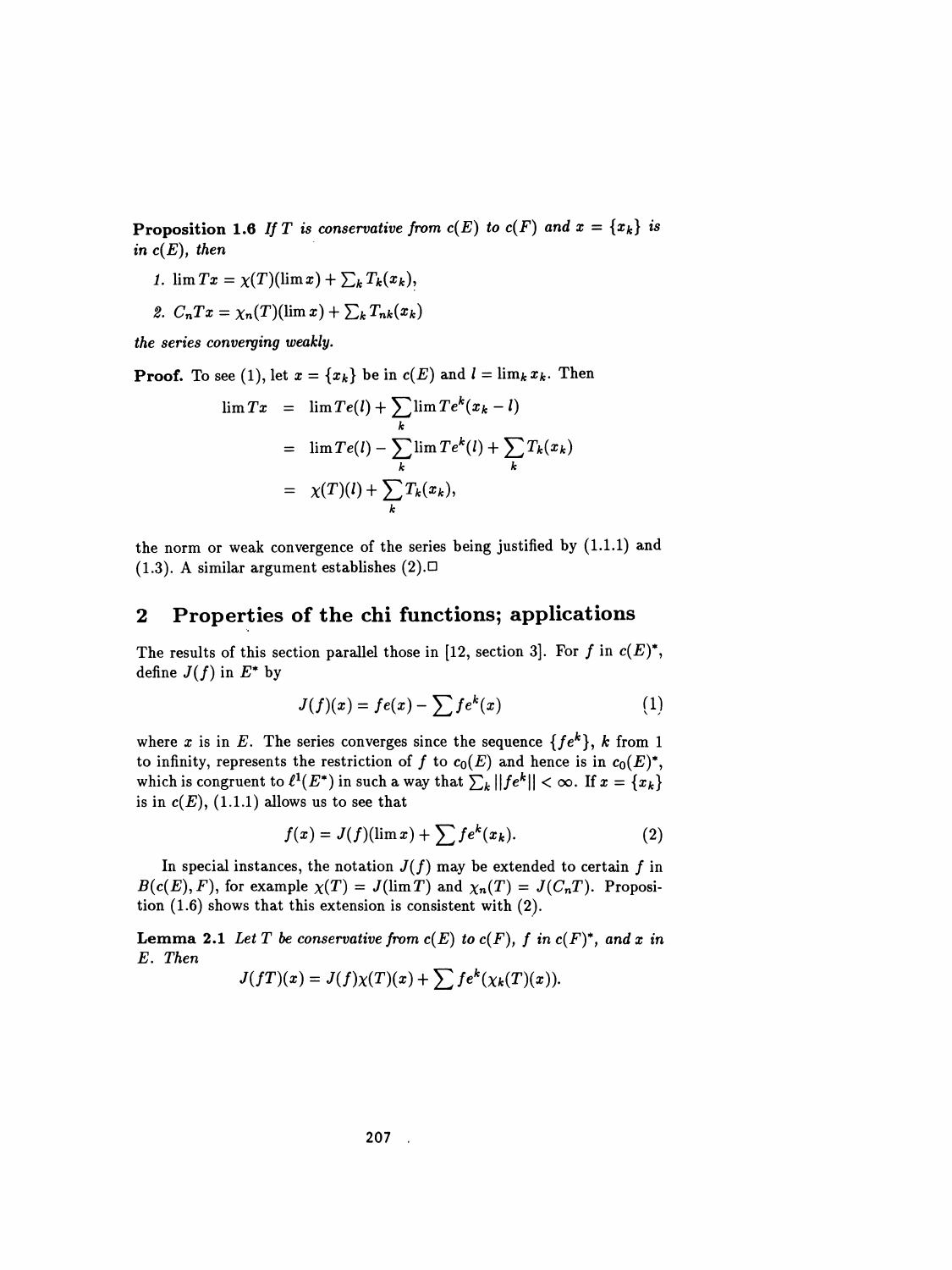**Proof.** Using (2), we see that if  $x = \{x_k\}$  is in  $c(E)$ , then

$$
f(Tx) = J(f)(\lim Tx) + \sum f e^{k}(C_{k}Tx). \tag{3}
$$

Replace both  $\lim Tx$  and  $C_kTx$  using (1.6). Let x be in E and compute  $J(fT)(x)$  directly from (1). The desired equality holds up to an additive factor of

$$
\sum_{k} \sum_{r} f e^{k} T_{kr}(x) - \sum_{r} \sum_{k} f e^{k} T_{kr}(x).
$$

Since the left hand sum converges absolutely, the iterated sums are equal<br>and the equality holds  $\Box$ Since the left hand sum converges absolutely, the iterated sums are equal and the equality holds.  $\Box$ 

and the equality holds. $\Box$ <br>Lemma 2.2 If T is conservative from  $c(E)$  to  $c(F)$ , and S is conservative<br>from  $c(F)$  to  $c(G)$ , then **Lemma 2.2** If T is conservative from  $c(E)$  to  $c(F)$ , and S is conservative<br>from  $c(F)$  to  $c(G)$ , then<br>1.  $\chi(ST) = \chi(S)\chi(T) + \sum S_k \chi_k(T)$ m  $c(F)$  to  $c(G)$ , then<br>1.  $\chi(ST) = \chi(S)\chi(T) + \sum S_k\chi_k(T)$ 

1.  $\chi(ST) = \chi(S)\chi(T) + \sum S_k \chi_k(T)$ <br>2.  $\chi_n(ST) = \chi_n(S)\chi(T) + \sum_k S_{nk}\chi_k(T)$ .

**Proof.** Equation (3) is valid for both  $f = \lim S$  and  $f = C_nS$ . The equations so obtained can be used to compute  $\chi(ST)$  and  $\chi_n(ST)$ . To prove the lemma, it suffices to show that

$$
\sum_{k} \sum_{j} S_{k} T_{kj}(x) = \sum_{j} \sum_{k} S_{k} T_{kj}(x)
$$

and that

$$
\sum_{k} \sum_{j} S_{nk} T_{kj}(x) = \sum_{j} \sum_{k} S_{nk} T_{kj}(x)
$$

for all x in E and for each positive integer n. Both equalities follow by the<br>argument on [2 nage 175] for all x in E and for each positive integer n. Both equalities follow by the argument on [2, page 175]. $\Box$ 

argument on [2, page 175]. $\Box$ <br>Remark 2.3 From (2.2), it is easy to show that if T is a matrix, or if S<br>sends  $c_0(F)$  to  $c_0(G)$ , then  $\chi(ST) = \chi(S)\chi(T)$ . If we let  $E = F = G$ , we **Remark 2.3** From (2.2), it is easy to show that if T is a matrix, or if S<br>sends  $c_0(F)$  to  $c_0(G)$ , then  $\chi(ST) = \chi(S)\chi(T)$ . If we let  $E = F = G$ , we<br>see that  $\chi$  is multiplicative on  $\Gamma(E)$ . With  $E = G$ , it follows that if T i **REMARK 2.3** From (2.2), it is easy to show that if I is a matrix, or if  $S$ <br>sends  $c_0(F)$  to  $c_0(G)$ , then  $\chi(ST) = \chi(S)\chi(T)$ . If we let  $E = F = G$ , we<br>see that  $\chi$  is multiplicative on  $\Gamma(E)$ . With  $E = G$ , it follows that if sends  $c_0(F)$  to  $c_0(G)$ , then  $\chi(ST) = \chi(S)\chi(T)$ . If we let  $E = F = G$ , we<br>see that  $\chi$  is multiplicative on  $\Gamma(E)$ . With  $E = G$ , it follows that if  $T$  in<br> $\Gamma(E, F)$  is invertible with inverse  $S$  in  $\Gamma(F, E)$ , then  $\chi(T)$  in  $B(E$ see that  $\chi$  is multiplicative on  $\Gamma(E)$ . With  $E = G$ , it follows that if  $T$  in  $\Gamma(E, F)$  is invertible with inverse  $S$  in  $\Gamma(F, E)$ , then  $\chi(T)$  in  $B(E, F)$  is invertible with inverse  $\chi(S)$  in  $B(F, E)$ .

ertible with inverse  $\chi(S)$  in  $B(F, E)$ .<br>As usual, call a matrix A in  $\Gamma(E, F)$  conull if  $\chi(A) = 0$  (in  $B(E, F)$ )<br>let  $\Gamma_0(E, F)$  denote the set of conull matrices. Using (2.2), it is possible As usual, call a matrix A in  $\Gamma(E, F)$  conull if  $\chi(A) = 0$  (in  $B(E, F)$ )<br>and let  $\Gamma_0(E, F)$  denote the set of conull matrices. Using (2.2), it is possible<br>to show that no conull matrix is invertible, that  $\Gamma_0(E)$  is an ide As usual, call a matrix A in  $\Gamma(E, F)$  conult if  $\chi(A) = 0$  (in  $D(E, F)$ )<br>and let  $\Gamma_0(E, F)$  denote the set of conull matrices. Using (2.2), it is possible<br>to show that no conull matrix is invertible, that  $\Gamma_0(E)$  is an ide and let  $\Gamma_0(E, F)$  denote the set of conull matrices. Using (2.2), it is possible<br>to show that no conull matrix is invertible, that  $\Gamma_0(E)$  is an ideal in  $\Gamma(E)$ ,<br>and that  $\Gamma_0(E)$  is a left ideal in  $B(c(E))$ .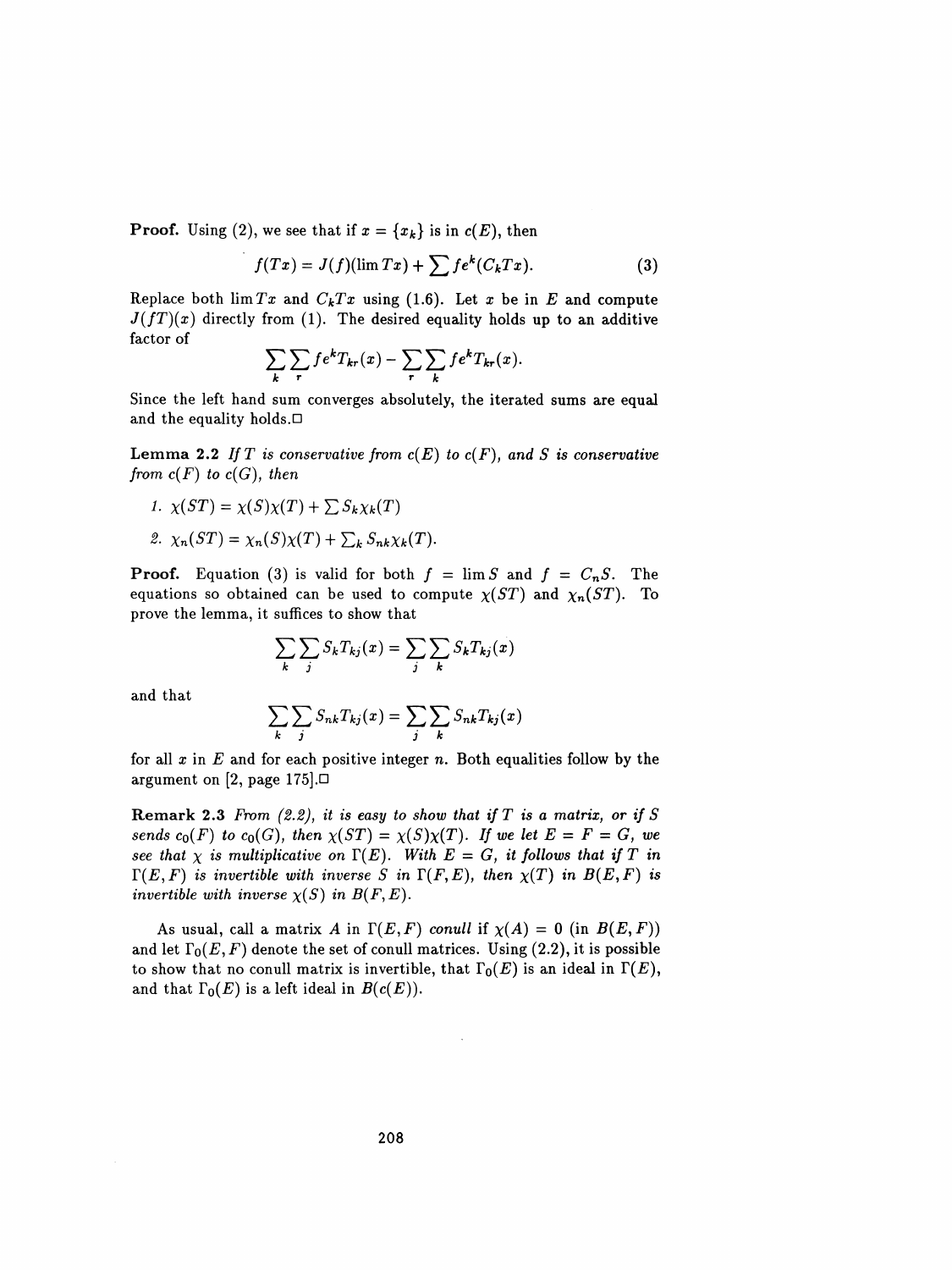Again following the usual terminology, we will say that a matrix  $A$  in  $T(E, F)$  is coregular if  $\chi(A) \neq 0$ . If  $\chi(A)$  is also invertible, we will say that A is strongly coregular.

**Theorem 2.4** Let T in  $\Gamma(E, F)$  be invertible with inverse S in  $B(c(F), c(E))$ . Then S is in  $\Gamma(F, E)$  if and only if T is strongly coregular. If T is strongly coregular, then any left inverse for  $T$  is a matrix.

**Proof.** If S is a matrix, then (2.3) implies  $\chi(T)$  is invertible. Conversely, if T is a matrix, (2.2.2) shows that  $\chi_n(ST) = \chi_n(S)\chi(T)$ . But ST is a matrix, so the composition must be zero. Since  $\chi(T)$  is invertible,  $\chi_n(S) = 0$  for all n. Thus, S is a matrix and any left inverse for T is a matrix.  $\Box$ 

**Example 2.5** It is easy to show that if T is in  $\Gamma(E,F)$  and invertible with inverse in  $B(c(F), c(E))$ , then  $\chi(T)$  must be one-to-one. Thus, if  $E =$  $F = \mathbf{C}^n$ ,  $\mathbf{C}^n$  being complex n-space, then the algebra  $\Gamma(E)$  is closed under inverses. If  $E = \mathbb{C}^2$  and  $F = \mathbb{C}$ , then no matrix is invertible, since  $\chi(T)$ cannot be one-to-one. However, if  $E = C$  and  $F = C^2$ , then  $\chi(T)$  could be one-to-one but not onto. Thus, there is the possibility of an invertible matrix with a nonmatrix inverse.

Note that a matrix T from c to  $c(C^2)$  must have entries mapping C to  $\mathbf{C}^2$ , i.e. the  $T_{nk}$  are ordered pairs  $(a_{nk},b_{nk})$  of complex numbers and  $T_{nk}(z) = (a_{nk}z, b_{nk}z)$ . Let T be the matrix defined by  $T_{n1} = (-1,0), T_{n,2n} =$  $(1,0)$ , and  $T_{n,2n+1} = (0,1)$  where n is a positive integer, all other entries being  $(0,0)$ . It is not difficult to show that T is one-to-one and onto from c to  $c(C^2)$ . If T has S as its inverse and S is a matrix, then the entries of S are also pairs of complex numbers, i.e.  $S_{nk} = (c_{nk}, d_{nk})$ , with  $S_{nk}$  mapping  $C^2$  to C by  $S_{nk}(z_1, z_2) = c_{nk}z_1+d_{nk}z_2$ . Computing  $S(Te^k)$  for k greater than or equal to 2, we see that  $S_{1k} = (0,0)$  for all k. But then  $S(Te) = e$  must have first coordinate 0. This contradiction shows that S is not a matrix. Note that  $e = e(1)$  and  $e^k = e^k(1)$ .

 Remark. To this point, the results we have proved are valid for Frechet spaces as well. In this setting, the characterization of conservative matrices is given in [8, Theorem 1]. Null-conservative matrices can be characterized using parts (i) and (iii) of that theorem. Attention should be paid to Remark 1 on page 367. Useful information on  $c_0(E)^*$  is contained in [2, Proposition 2.9]. The discussion immediately preceding that result is valuable, as is the subsequent description of  $c(E)^*$ .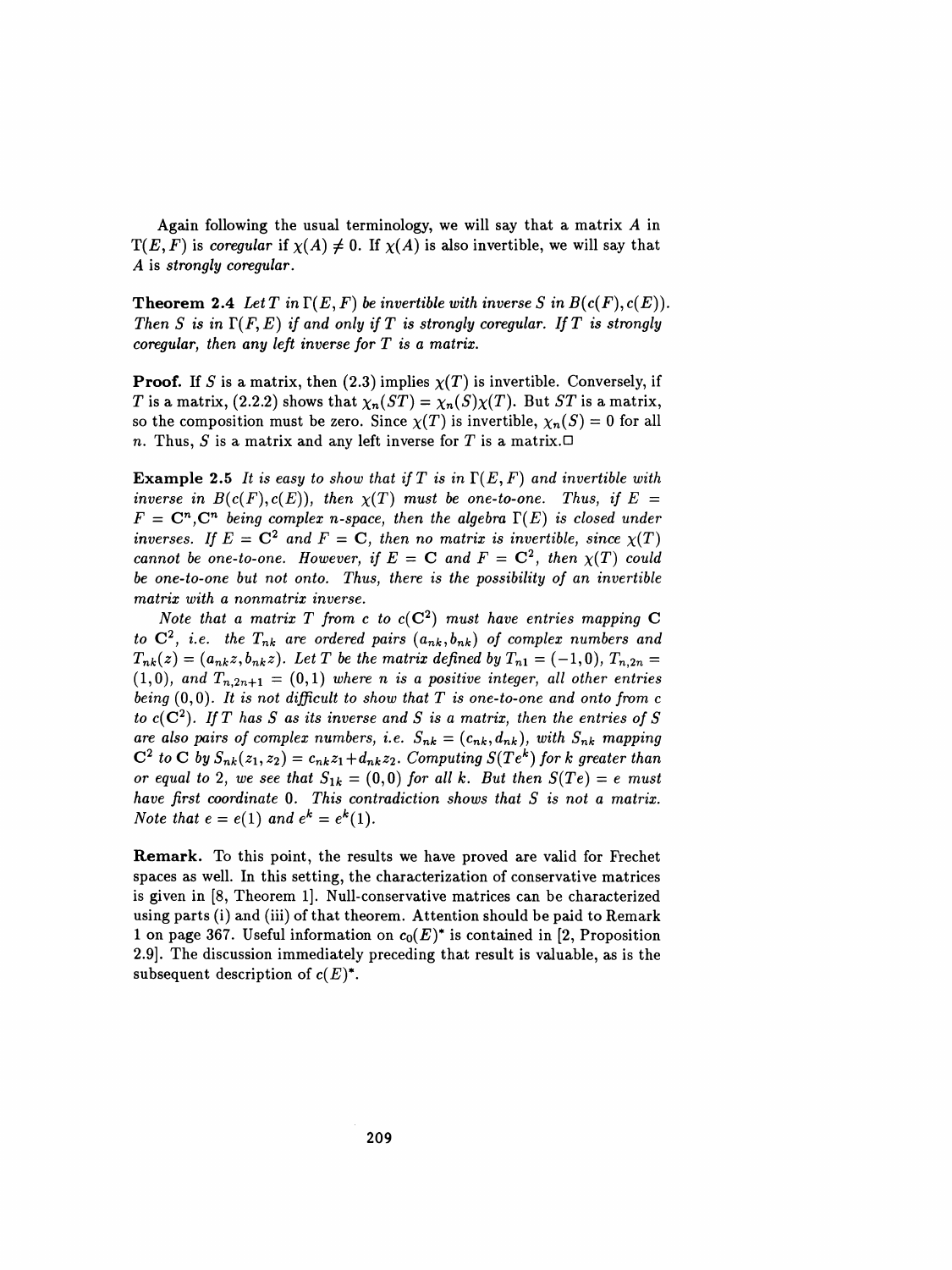**Theorem 2.6** The function  $\chi : B(c(E), c(F)) \to B(E, F)$  is linear, continuous, and onto, as are the functions  $\chi_n$ .

**Proof.** Linearity is clear. To show onto, let L be in  $B(E, F)$  and define a matrix A by  $A_{nn} = L$  with other entries 0.

For continuity, let  $T(n)$  be a Cauchy sequence in  $B(c(E), c(F))$  converging to 0. But

$$
||\chi(T(n))|| \le ||T(n)|| + ||B(n)||
$$

where  $B(n)$  is the matrix part of  $T(n)$ . Also,  $||B(n)|| \rightarrow 0$  since  $B(n)$  is the restriction of  $T(n)$  to  $c_0(E)$ . Since  $||T(n)|| \rightarrow 0$  as well,  $\chi$  is continuous. Similar arguments apply for  $\chi_n$ .

**Remark.** See [1, Theorem 1.1.a] for the definition of  $||A||$ , A a nullconservative matrix. It is clear that  $||B(n)|| \rightarrow 0$  on  $c_0(E)$ . The convergence is valid on  $c(E)$  as well since the norm is defined via finite sequences.

Let  $\Omega(E)$  denote the set of T in  $B(c(E))$  for which  $\lim_{n \to \infty} \chi_n(T)(x)$  exists for each  $x$  in  $E$ .

#### Theorem 2.7 Both  $\Gamma(E)$  and  $\Omega(E)$  are Banach algebras.

**Proof.** From (2.2.2) it is clear that  $\Gamma(E)$  is a subalgebra of  $B(c(E))$ . Also,  $\Gamma(E)$  is the intersection of the null spaces of the continuous linear transformations  $\chi_n$  and hence is closed. Since  $\Gamma(E)$  contains the identity of  $B(c(E))$ , it is a Banach algebra under the inherited norm, i.e. the usual norm on  $\Gamma(E)$ .

If S is in  $\Omega(E)$ , then the matrix part of S,  $B = (S_{nk})$ , must be conservative. If T is also in  $\Omega(E)$ , then by (2.2.2)

$$
\chi_n(ST) = \chi_n(S)\chi(T) + \sum_k S_{nk}\chi_k(T).
$$

Now,  $\lim_{n \to \infty} \chi_n(S) \chi(T)(x)$  exists for each x in E. Also, if x is in E, the sequence

$$
v=\{\chi_1(T)(x),\chi_2(T)(x),\ldots\}
$$

converges. Hence, the series represents  $C_nBv$ . But Bv converges. Therefore, for each x in E,  $\lim_{n} \chi_n(ST)(x)$  exists and  $\Omega(E)$  is an algebra. Furthermore,  $\Omega(E)$  contains the identity of  $B(c(E))$ . To show that  $\Omega(E)$  is closed, let  ${T_k}$ be a Cauchy sequence in  $\Omega(E)$  with limit T in  $B(c(E))$ . The sequence

$$
v_k = \{\chi_1(T_k)(x), \chi_2(T_k)(x), \ldots\}
$$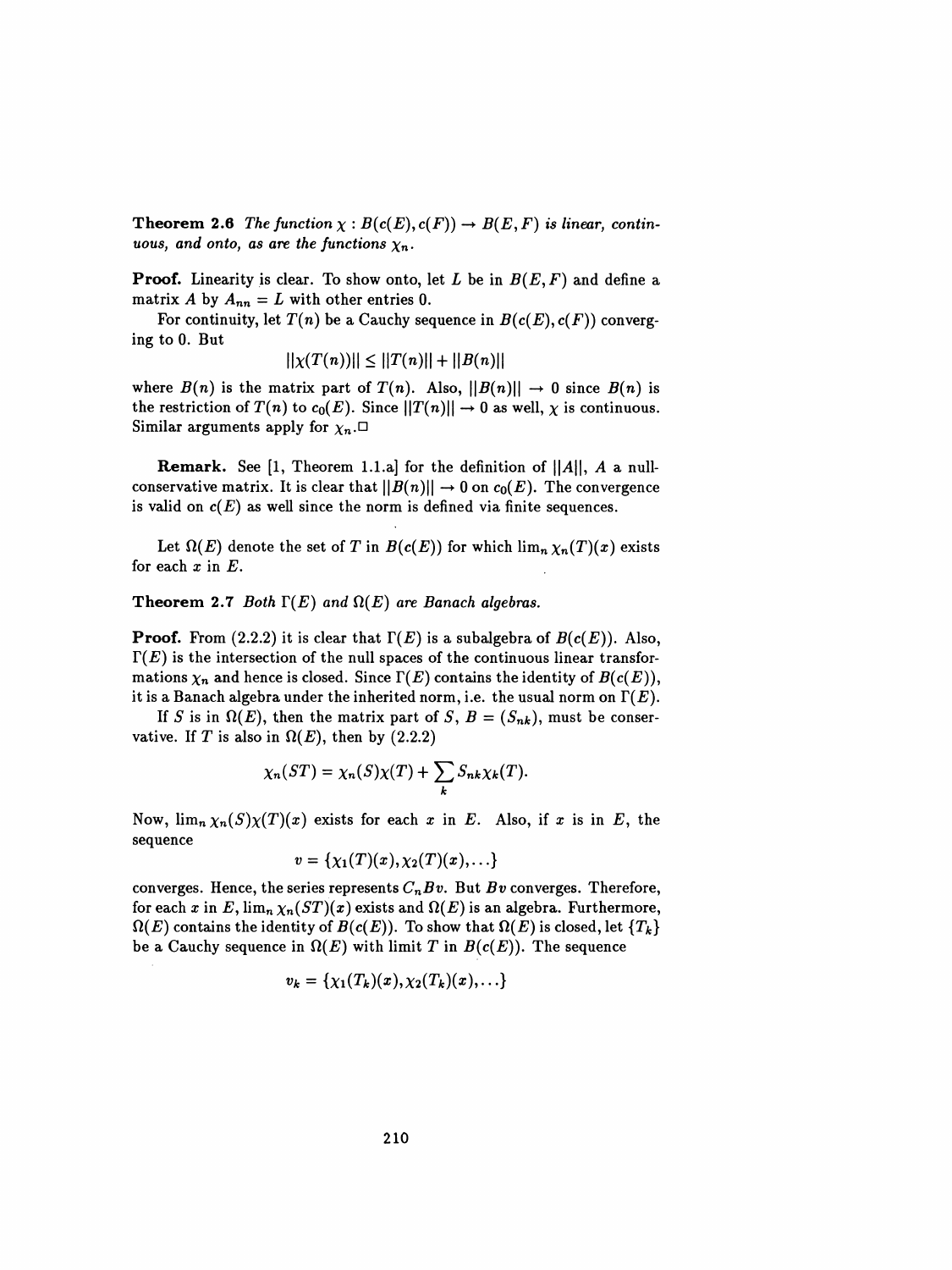converges for each  $x$  in  $E$  and for each  $k$ . Let

$$
v=\{\chi_1(T)(x),\chi_2(T)(x),\ldots\}.
$$

Note that if S is in  $\Omega(E)$  and S has matrix part B, then

$$
||\chi_n(S)|| \leq ||S|| + ||B||
$$

for all n. If we let  $S = T - T_k$ , we see that the sequence  $\{v_k\}$  converges in norm to v. Hence, T is in  $\Omega(E)$ , and  $\Omega(E)$  is a Banach algebra under the inherited norm. $\Box$ 

### 3 The rho function

Define a linear transformation  $\rho : \Omega(E, F) \to B(E, F)$  where  $\rho(T)$  is the function given by

$$
\rho(T)(x) = \chi(T)(x) - \lim_k \chi_k(T)(x)
$$

K

for x in E. Note that  $\rho$  is defined on no larger set and that  $\rho(v \otimes \lim) = 0$ for each v in  $c(B(E,F))$ . The function  $\chi_{\infty}(T)$  which is the pointwise limit of the  $\chi_n(T)$  is continuous and

$$
||\chi_{\infty}(T)|| \leq \sup ||\chi_n(T)|| \leq ||T|| + ||B||
$$

where B is the matrix part of T. An argument similar to the proof of  $(2.6)$ shows that  $\rho$  is continuous. It is clear that  $\rho$  is onto since the restriction of  $\rho$  to  $\Gamma(E, F)$  is  $\chi$  (again (2.6)).

Denote by  $\Omega_0(E, F)$  the set of T in  $\Omega(E, F)$  for which  $\lim \chi_n(T) = 0$ pointwise. Any T in  $\Omega(E, F)$  may be written as  $T = T_1 + T_0$  where  $T_0$  is in  $\Omega_0(E,F)$  and  $T_1$  is of the form  $e(L) \otimes \lim$  for some L in  $B(E,F)$ . To see this, recall that  $T = v \otimes \lim_{h \to 0} H$  where  $v_n = \chi_n(T)$ . Let L be the pointwise limit of the  $\chi_n(T)$  and let u be the sequence  $v - e(L)$ . Then  $T_1 = e(L) \otimes \lim_{h \to 0} \chi_n(T)$ and  $T_0 = u \otimes \lim_{h \to 0} H$ .

**Proposition 3.1** Let T be in  $\Omega(E, F)$  and S in  $\Omega(F, G)$ . Then  $\rho(ST) =$  $\rho(S)\rho(T)$ .

**Proof.** A direct computation using  $(2.2)$  shows that for x in E

$$
\rho(ST)(x) = \chi(S)\chi(T)(x) + \sum_{k} S_k \chi_k(T)(x) -
$$
  

$$
\lim_{n} \chi_n(S)\chi(T)(x) - \lim_{n} \sum_{k} S_{nk} \chi_k(T)(x).
$$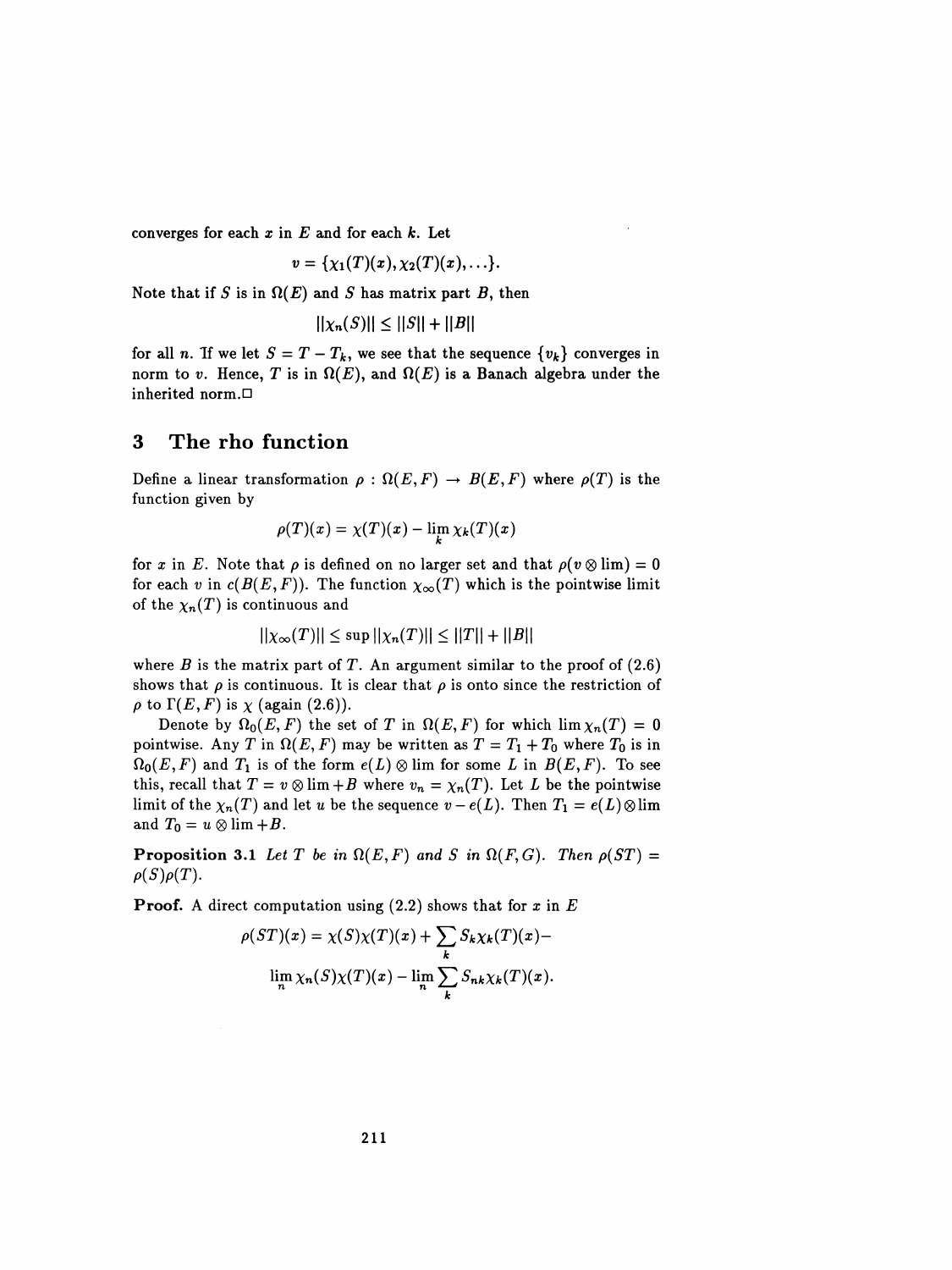But we may write  $S = S_1 + S_0$  and  $T = T_1 + T_0$  so that

$$
ST = S_1T_1 + S_0T_1 + S_1T_0 + S_0T_0.
$$

Since  $\rho$  is linear, the result need only be checked on each type of summand. The checks are not difficult, but the following facts are useful:

- 1. if T is in  $\Omega(X, Y)$ , then the matrix part of T is conservative;
- 2. if T is in  $\Omega_0(X,Y)$ ,  $\rho(T) = \chi(T) = \chi(B[T])$ , and  $\{\chi_k(T)(x)\}\,$ , k from 1 to infinity, is in  $c_0(Y)$  for each x in X;
- 3. if  $T = e(L) \otimes \lim$ , then  $\chi_k(T) = \chi(T)$  for each k;
- 4. [1, Theorems 1, 2].D

We should probably also point out that  $\rho(v \otimes \lim) = 0$  even if the  $B(E, F)$ valued sequence  $v$  converges only pointwise. In any event, it turns out that  $\rho(S_iT_j) = 0$  except when  $i = j = 0$ , in which case  $\rho(S_0T_0) = \chi(B[S])\chi(B[T])$ just as in the scalar case.

An immediate corollary of the proposition is that  $\rho$  is multiplicative on  $\Omega(E)$ .

# 4 Subalgebras of  $B(c(E))$  containing conull matrices

A main result of [4] is that the only subalgebras of  $B(c)$  which contain  $\Gamma_0$ , the kernel of  $\chi$ , are  $\Gamma_0$ ,  $\Gamma$ ,  $\Omega$ , and  $B(c)$  itself, whereas the only subalgebras containing  $K(\rho)$ , the kernel of  $\rho$ , are  $K(\rho)$ ,  $\Omega$ , and  $B(c)$ . In general, there are infinitely many distinct subalgebras of  $\Gamma(E)$ (resp.  $\Omega(E)$ ) which contain  $\Gamma_0(E)$  (resp.  $K(\rho)$ ). If E is infinite dimensional, there are even infinite chains of such.

The functions  $\chi : \Gamma(E) \to B(E)$  and  $\rho : \Omega(E) \to B(E)$  are algebra homomorphisms onto  $B(E)$ . Hence, there is a one-to-one correspondence between the subalgebras of  $B(E)$  and the subalgebras of  $\Gamma(E)$  (resp.  $\Omega(E)$ ) which contain  $\Gamma_0(E)$  (resp.  $K(\rho)$ ). If E is infinite dimensional, choose  $x_1 \neq 0$  in E and define the left algebra ideal

$$
I_1 = \{T \in B(E) : Tx_1 = 0\}.
$$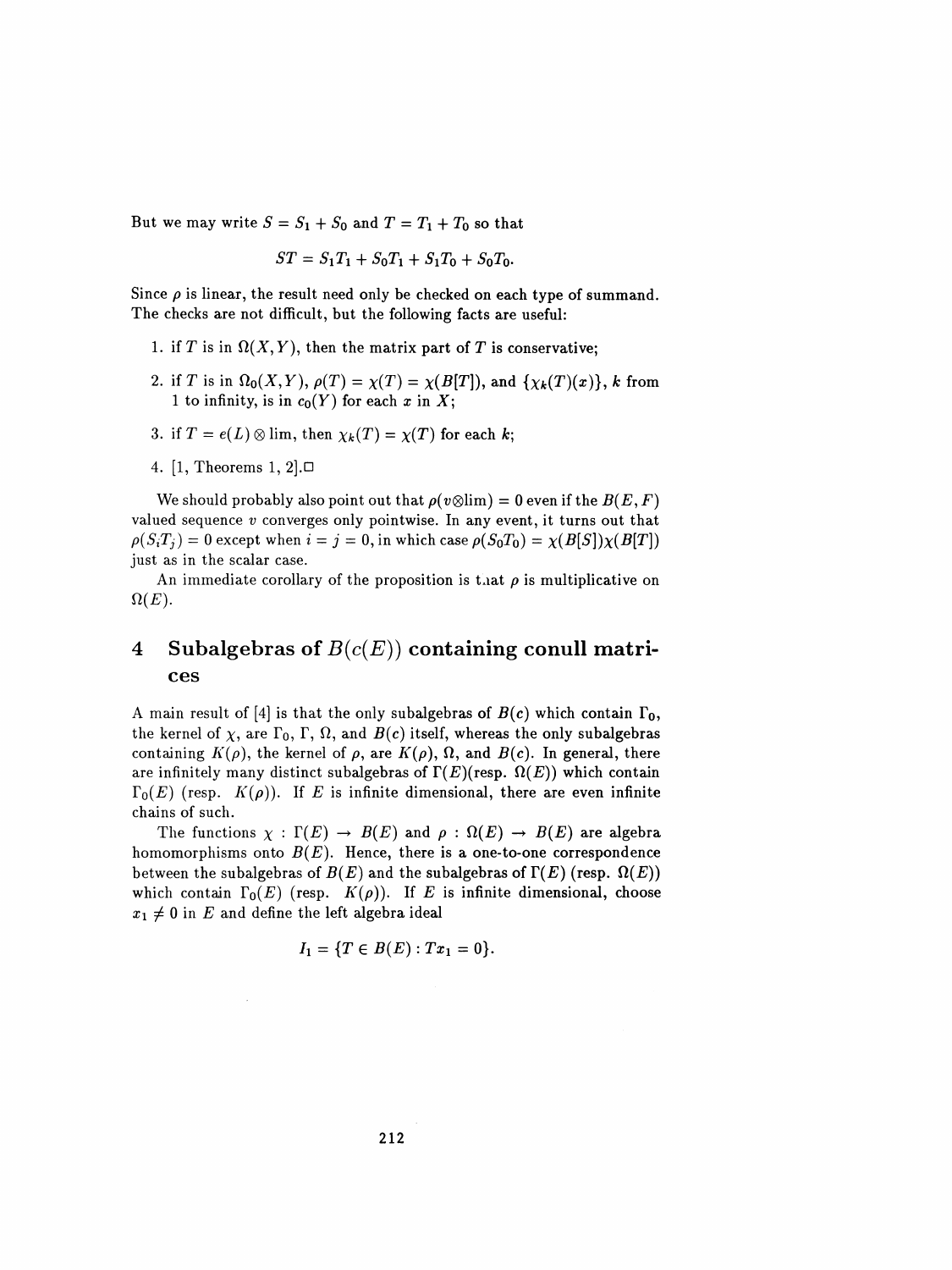Choose  $x_2$  not in the linear span of  $x_1$  and define

$$
I_2 = \{T \in B(E) : Tx_1 = Tx_2 = 0\}.
$$

Choosing  $x_3$  not in the linear span of  $x_1$  and  $x_2$  and proceeding inductively, we obtain a nonterminating descending chain of left algebra ideals

$$
I_1 \supset I_2 \supset I_3 \supset \cdots
$$

with all containments proper. This chain lifts via  $\chi$  (resp.  $\rho$ ) to a chain

$$
J_1 \supset J_2 \supset J_3 \cdots
$$

of subalgebras of  $\Gamma(E)$  (resp.  $\Omega(E)$ ) each of which contains  $\Gamma_0(E)$  (resp.  $K(\rho)$ ). Again, all containments are proper.

If E has finite dimension at least 2, then E is isomorphic to  $\mathbb{C}^n$ ,  $n =$ dim E, and  $B(E)$  is isomorphic to  $M(n; \mathbb{C})$ , the algebra of  $n \times n$  complex matrices. Since any subalgebra of  $M(n; C)$  is also a vector subspace of  $M(n; \mathbf{C})$ , it is obvious that any chain of subalgebras of  $M(n; \mathbf{C})$  has length at most  $n + 1$ . However, even in this case there are infinitely many distinct subalgebras of  $\Gamma(E)$  (resp.  $\Omega(E)$ ) containing  $\Gamma_0(E)$  (resp.  $K(\rho)$ ). I wish to thank L. Childs for suggesting the following example.

**Example 4.1** Let  $n = 2$  and consider the matrix  $A = \begin{pmatrix} 0 & a \\ 1 & 0 \end{pmatrix}$ , where a

is nonzero. Any such matrix A generates a (commutative) two dimensional subalgebra  $\langle A \rangle$  of  $M(2;\mathbb{C})$ . This algebra is algebraically isomorphic to  $C[x]/(p_A)$ , where  $C[x]$  is the algebra of polynomials in one variable with complex coefficients, and  $(p_A)$  is the ideal generated by  $p_A$ , the characteristic polynomial of A. If a is nonzero,  $p_A$  is also the minimal polynomial of A. Thus,  $\{I, A\}$  is a basis for the algebra generated by A considered as a vector space.

Let A and B be matrices of the given type and let  $p_A$  and  $p_B$  be their respective characteristic polynomials. Then it is not difficult to show that the following are equivalent:

- 1.  $\langle A \rangle$  is isomorphic to  $\langle B \rangle$ ;
- 2.  $\langle A \rangle = \langle B \rangle$ ;
- 3.  $p_A = p_B$ ;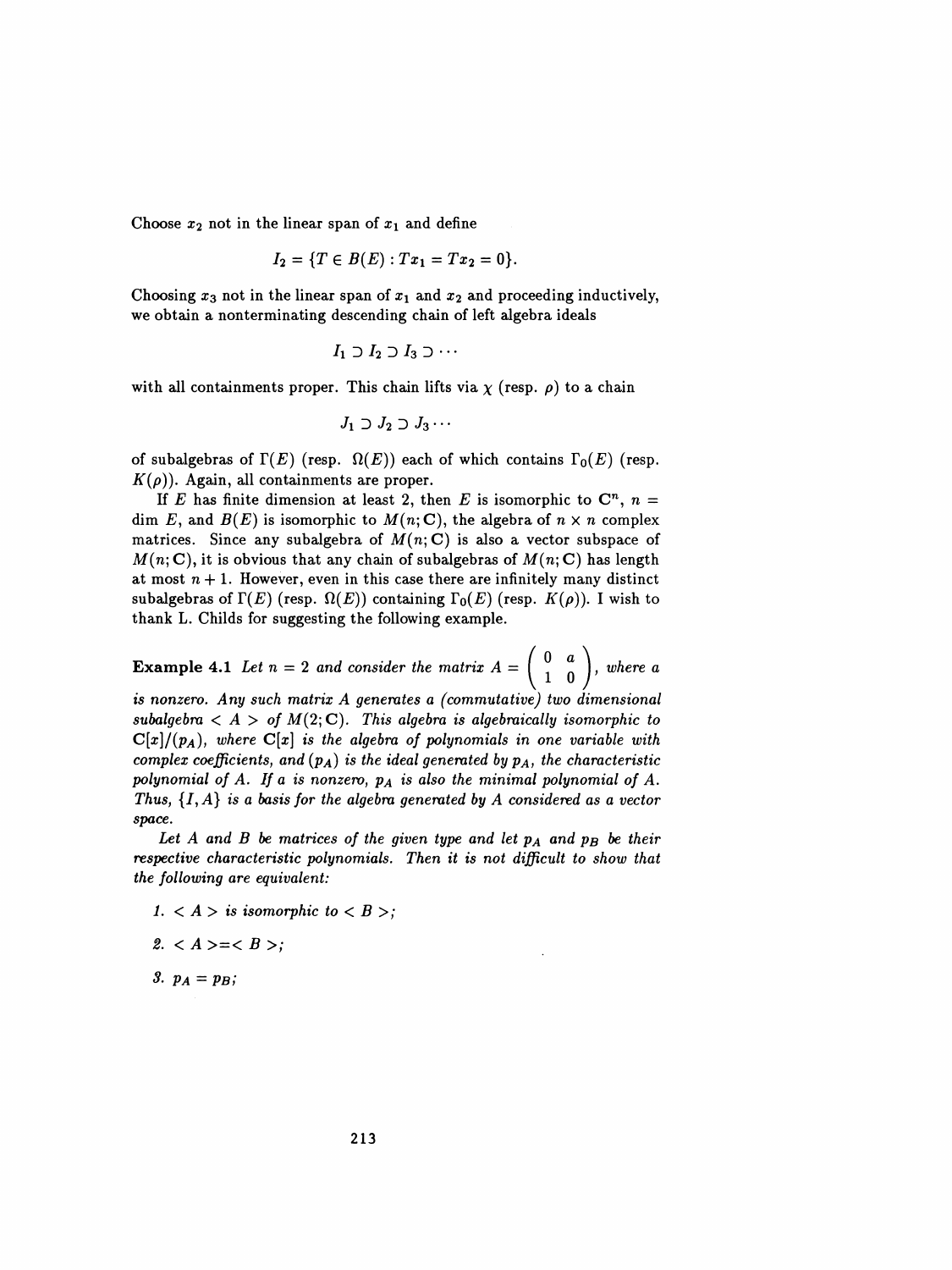$$
A. A = B.
$$

Hence, there are infinitely many distinct subalgebras of this type (as well as infinitely many distinct isomorphism classes of such) in  $M(2;C)$ .

 Acknowledgement. I would like to thank the referee of this paper for several helpful suggestions and also to express my sincere appreciation to H. I. Brown who initially sparked my interest in summability and introduced me to Baric's work.

# References

- [1] A. Alexiewicz and W. Orlicz. Consistency theorems for Banach space analogues of Toeplitzian methods of summability. Studia Math.,  $(18):199-210, 1959.$
- [2] L. W. Baric. The chi function in generalized summability. *Studia Math.*, (39):165-180, 1971.
- [3] H. I. Brown, J. P. Crawford, and H. H. Stratton. On summability fields of conservative operators. Bull. Amer. Math. Soc., (75):992-997, 1969.
- [4] H. I. Brown, D. R. Kerr, and H. H. Stratton. The structure of  $B[c]$  and extensions of the concept of conull matrix. Proc. Amer. Math. Soc.,  $(22): 7-14, 1969.$
- [5] H.I. Brown and T. Cho. Subalgebras of B[c]. Proc. Amer. Math. Soc., (40):458-464, 1973.
- [6] J. P. Crawford. Transformations in Banach spaces with applications to summability theory. PhD thesis, Lehigh University, 1966.
- [7] H. Melvin-Melvin. Generalized k-transformations in Banach spaces. Proc. London Math. Soc., (53):83-108, 1951.
- [8] M. S. Ramanujan. Generalized Kojima-Toeplitz matrices in certain linear topological spaces. Math. Ann., (159):365-373, 1965.
- [9] A. Robinson. On functional transformations and summability. Proc. London Math. Soc., (52):132-160, 1950.